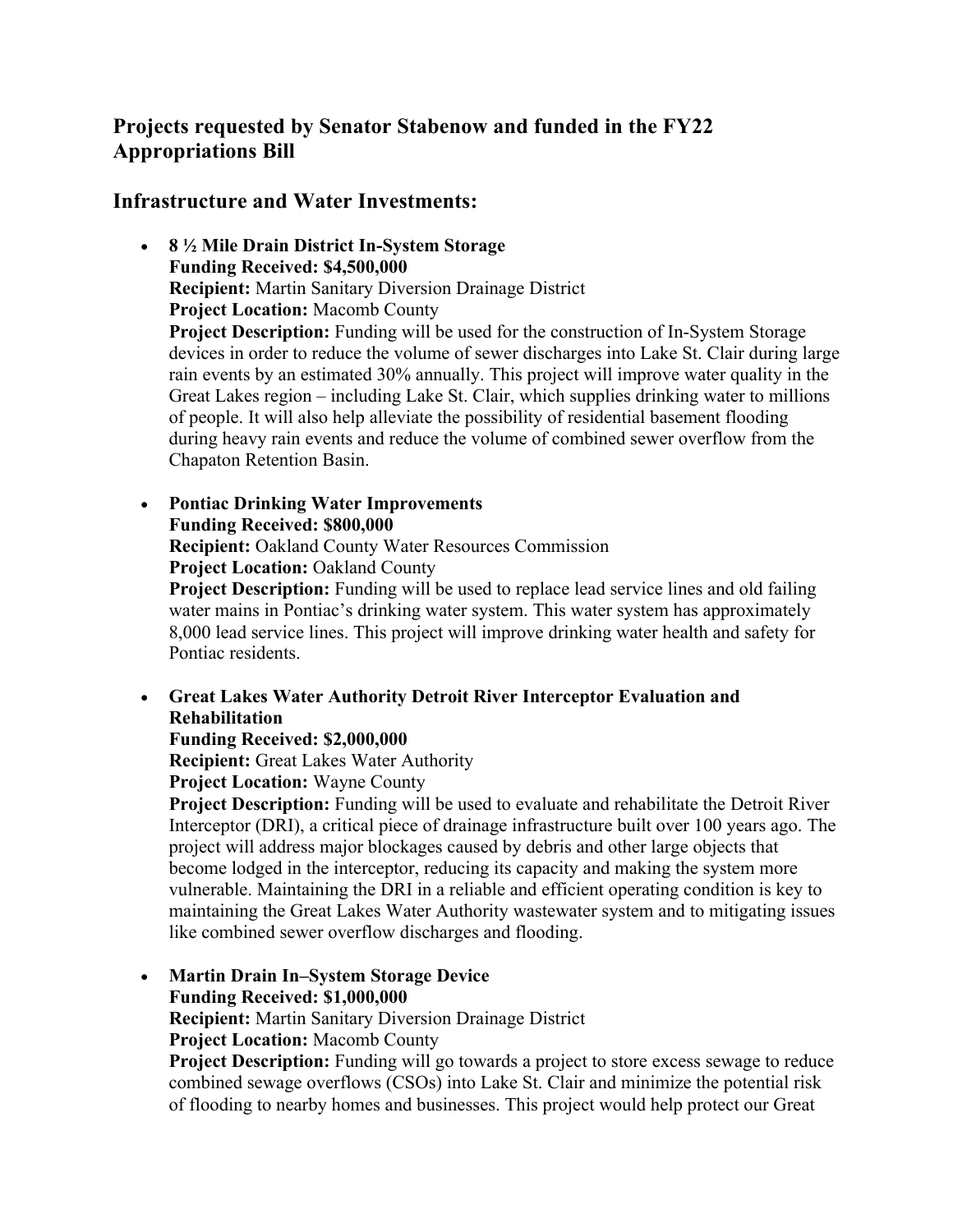Lakes water system, which serves as the drinking water supply for millions of residents in Southeastern Michigan.

- **City of St Clair Water Treatment Plant Improvements Funding Received: \$970.000 Recipient:** City of St. Clair **Project Location:** St. Clair County **Project Description:** Funding will be used to make needed upgrades to improve the performance and reliability of the St. Clair water treatment plant and its low-lift Shorewell Pumping Station.
- **The City of Midland storm and sanitary sewer improvement project Funding Received: \$750,000 Recipient:** City of Midland **Project Location:** Midland County **Project Description:** Funding will go towards the City of Midland's Sanitary Sewer Lining & Manhole Rehabilitation project to improve the sewer system's resiliency to rain and flood events. This project will ease the strain of rain events on local wastewater infrastructure and decrease the frequency and severity of the chronic sanitary sewer backups into basements.
- **St. Clair county's Clay-Ira interceptor project Funding Received: \$1,000,000. Recipient:** Township of Clay **Project Location:** St. Clair County **Project Description:** Funding will be used to rehabilitate aging water infrastructure in order to protect the natural resources in and around coastal communities in St. Clair County. This project will benefit public health and help reduce the risk of water contamination is environmentally sensitive areas.
- **The Tuscarora Township septic to sewer expansion and modernization project Funding Received: \$3,500,000. Recipient:** Tuscarora Township **Project Location:** Cheboygan County **Project Description:** Funding will go towards providing a sanitary sewer system for 712 homes within an environmentally sensitive area.
- **Capital Regional International Airport (LAN) Cargo Ramp Expansion Funding Received: \$ 8,183,000 Recipient:** Capital Region Airport Authority **Project Location:** Ingham County **Project Description:** Funding will expand the existing cargo ramp at Capital Region International Airport (LAN) to accommodate current and future cargo operations at LAN. The project supports economic development in the region.
- **City of Portage South Westnedge Avenue Reconstruction**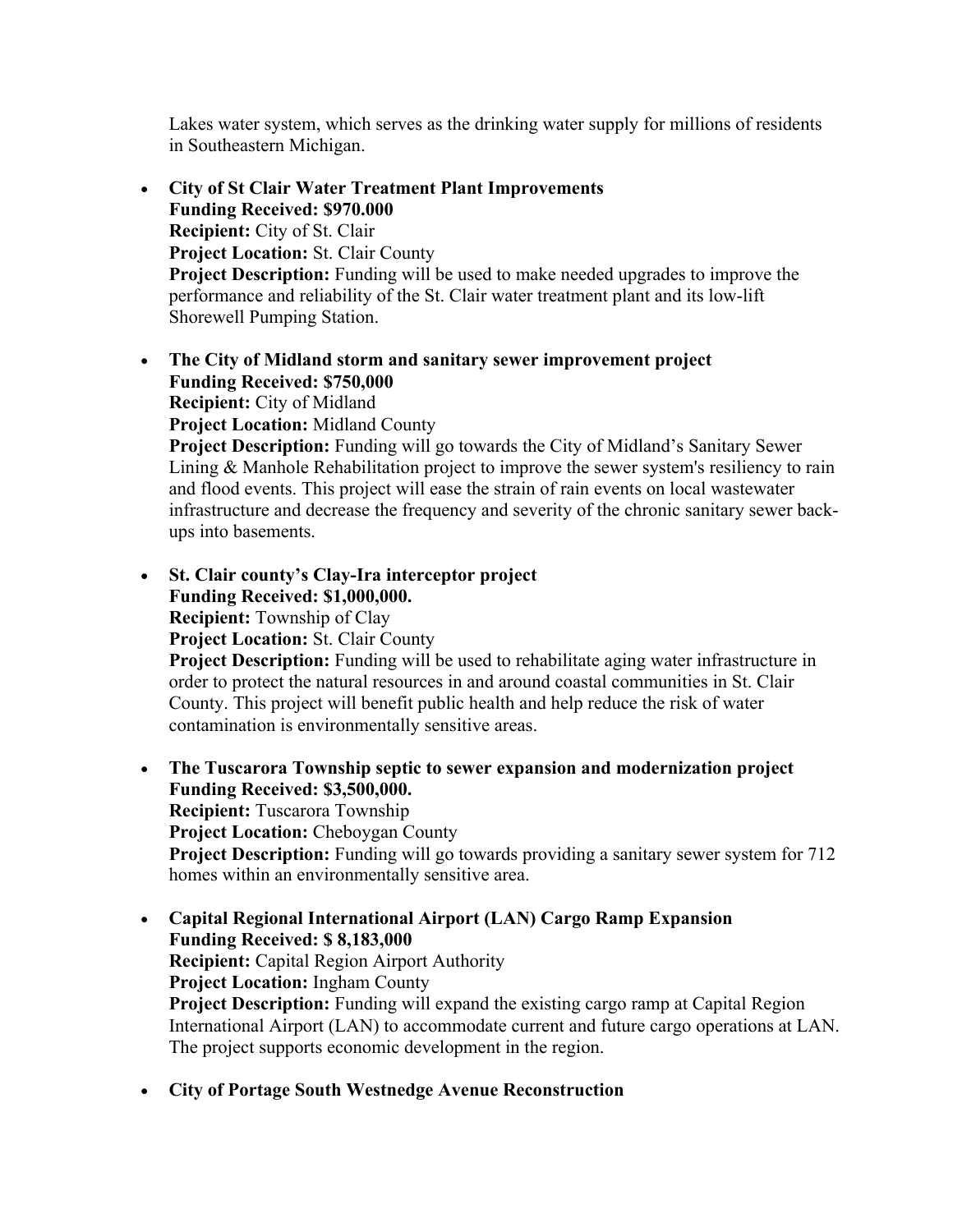#### **Funding Received: \$500,000**

**Recipient:** City of Portage

**Project Location:** Portage

**Project Description:** This funding will support the roadway reconstruction of 2,750 feet of South Westnedge Avenue from Melody Avenue to East Centre Avenue. The project includes traffic signal upgrades at East Centre Avenue, a pedestrian crossing, ADA ramp and sidewalk improvements.

• **Grand Traverse Band of Ottawa and Chippewa Indians Traverse City Sewer and Water Facility Improvements to Support Affordable Housing Development Funding Received: \$750,000 Recipient:** Grand Traverse Band of Ottawa and Chippewa Indians **Project Location:** Leelanau County **Project Description:** This funding will be used for the initial development of a

sewer/water facility to support needed housing to serve low and moderate income tribal families facing difficulty securing affordable housing.

• **Beck Road Business Corridor Improvement Project Funding Received:** \$4,797,000 **Recipient:** City of Novi **Project Location:** Oakland County

**Project Description:** Funding will be used to add lanes on Beck Road from Grand River Boulevard to 11 Mile Road Segment in the City of Novi, Michigan, increasing the number of lanes from 2 and 3 to 5 lanes.

• **The Rapid Interurban Transit Partnership Zero Emission Bus Project Funding Received: \$2,355,200**

**Recipient:** Interurban Transit Partnership (The Rapid)

**Project Location:** Kent County

**Project Description:** Funding will support the purchase of eight electric vehicles and charging infrastructure to provide an all-electric transportation service in two zones in The Rapid's service area. These zones are characterized by industrial employment clusters that are not easily served by fixed-route buses.

• **City of Lansing Michigan Avenue Corridor Improvement Funding Received: \$1,000,000**

**Recipient:** City of Lansing

**Project Location:** Ingham County

**Project Description:** Funding will be used to enhance the Michigan Avenue corridor, the main thoroughfare between the State Capitol building and the East Lansing City Limits. The project will create a multimodal corridor with an improved environment for pedestrians and bicyclists.

• **City of Midland Tittabawassee River Watershed Data Collection and Resiliency Planning** 

**Funding Received: \$400,000.**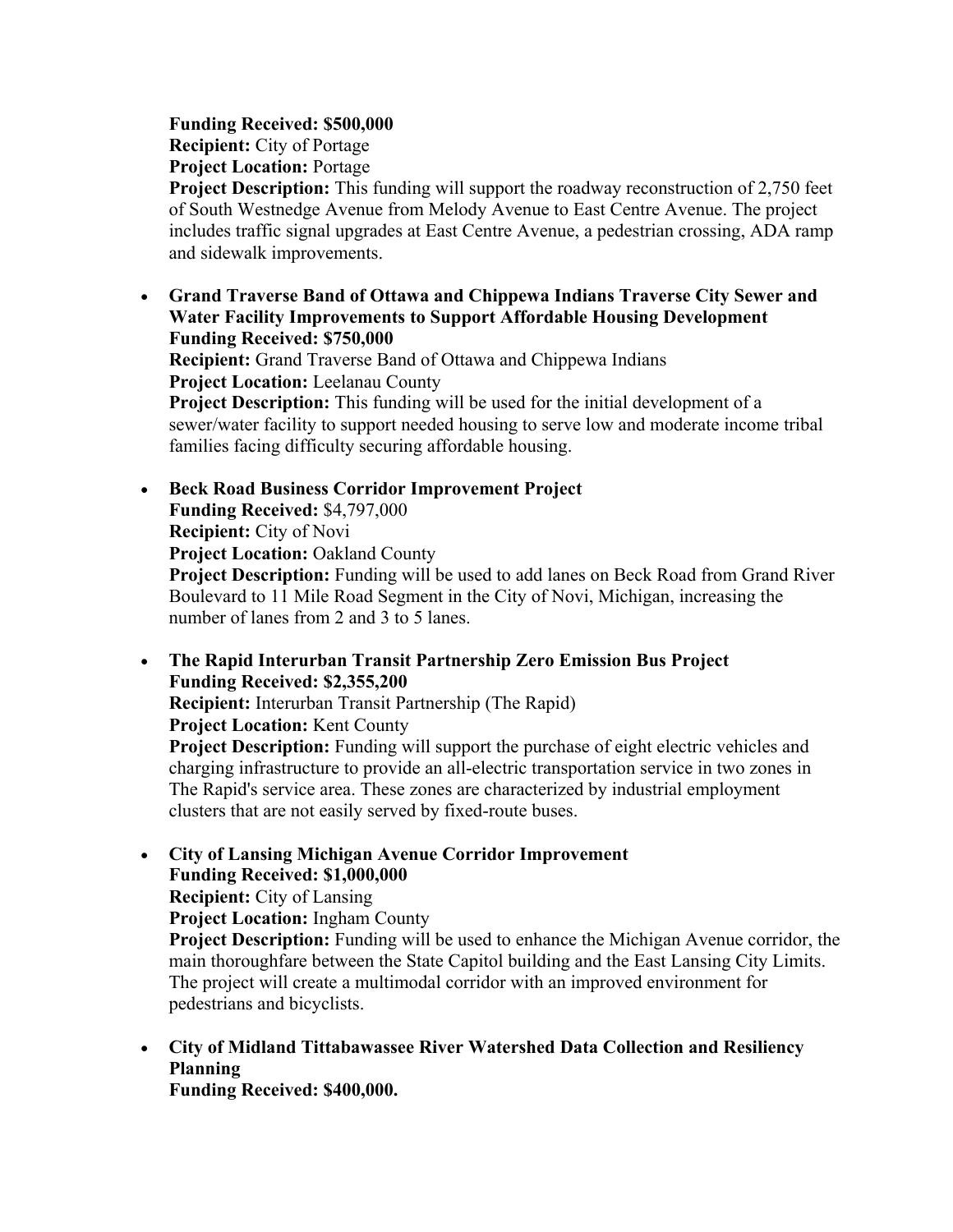# **Recipient:** The County of Midland

**Project Location:** Midland County

**Project Description:** Funding will be used to improve data collection to assess rainfall  $\&$ water levels in the Tittabawassee River Watershed. This data will guide local and regional emergency response for catastrophic flooding and provide data for public education and early warning for flooding. The data will also guide efforts to mitigate flooding and the resulting personal, recreational, and economic impacts on residents and businesses in the Great Lakes Bay Region.

### • **Army Corps of Engineers Great Lakes Community Wharf Project at the Port of Muskegon**

**Funding Received: \$100,000** 

**Recipient:** US Army Corps of Engineers **Project Location:** Muskegon County

**Project Description:** Funding will be used to redevelop an under-utilized 8.5-acre site into a multi-purpose commercial wharf, waterfront park, and business center. The site will increase capacity to accept larger vessels, including Great Lakes research and historic vessels as well as cruise ships. The project will also increase tax revenue, generate high quality jobs, provide public open space, and create permanent public lake access.

• **Army Corps of Engineers South Beach Nourishment Funding Received: \$1,500,000**

**Recipient:** US Army Corps of Engineers

**Project Location:** Van Buren County

**Project Description:** Funding will be used to renourish South Beach in South Haven, Michigan. The city estimates that 30,000 cubic yards of sand is needed to adequately restore the shoreline. This project is needed to protect the city's million-gallon freshwater reservoir, which serves over 11,000 people and is in jeopardy of being submerged by raw water – an event that would compromise the quality of the local water system and likely result in a boil water advisory.

#### • **Army Corps of Engineers Menominee River Deepening Project Funding Received: \$200,000**

Recipient: US Army Corps of Engineers

Project Location: Menominee County

Project Description: Funding will be used by the U.S. Army Corps of Engineers to conduct a feasibility study into potential harbor infrastructure improvements in the Menominee-Marinette Harbor. This study will identify needed improvements to ensure economic resilience and additional efficiencies for harbor users, including shippers and other major employers in the region.

• **Detroit Wayne County Port Authority Hydrokinetic Energy Project Funding Received: \$680,000 Recipient:** Detroit/Wayne County Port Authority **Project Location:** Wayne County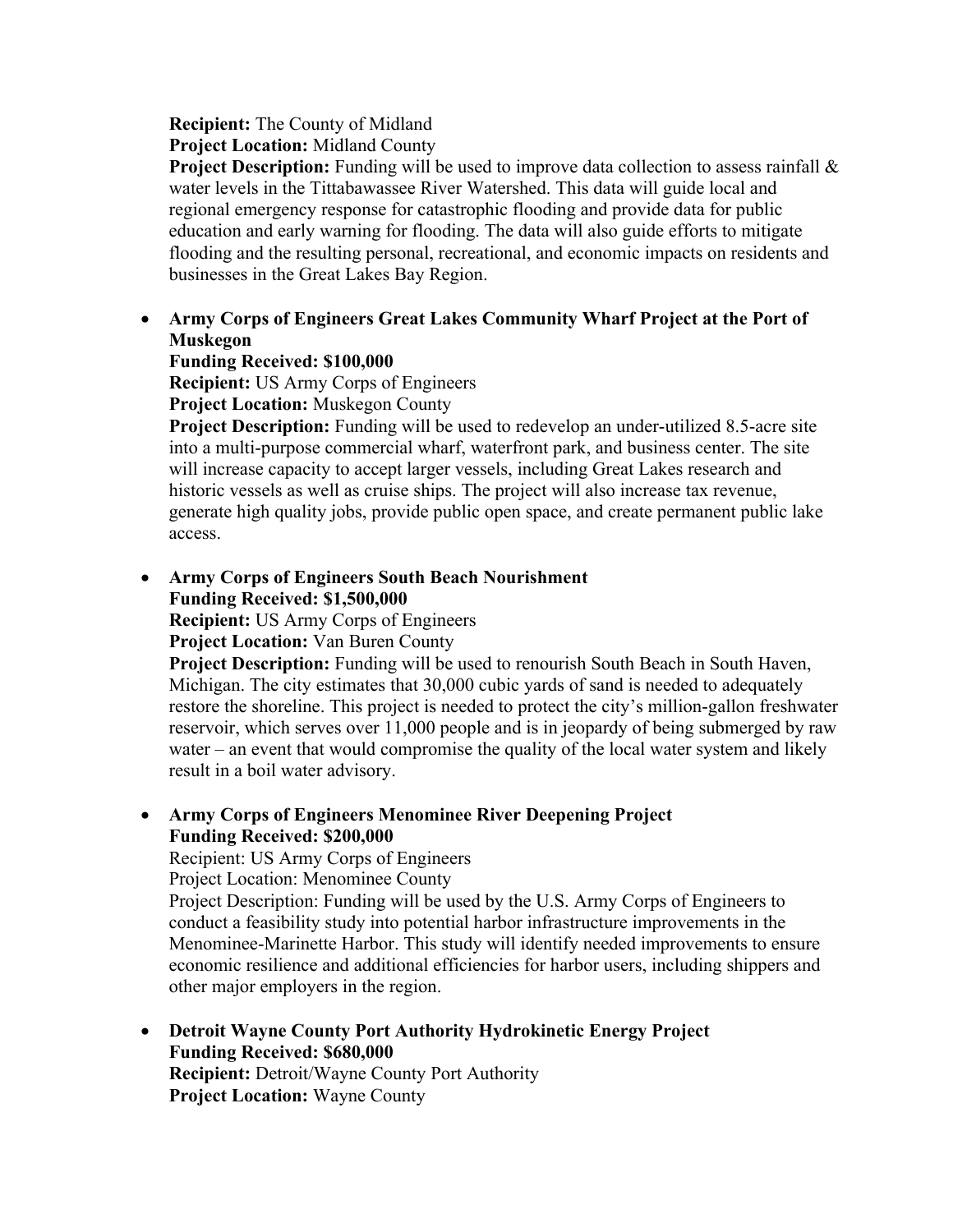**Project Description:** Funding will be used to design, fabricate, and install a hydrokinetic energy harvesting unit to reduce the annual cost of electricity of the Carl M. Levin Public Dock and Terminal building of the Detroit/Wayne County Port Authority (DWCPA).

• **Marquette Community Action Affordable Solar Clean Energy Planning Grant Funding Received: \$100,000 Recipient:** Community Action Alger-Marquette **Project Location:** Marquette County **Project Description:** Funding will allow the Alger-Marquette Community Action Board to develop a plan to establish a residential solar program benefitting Upper Peninsula communities. The planning process will allow them to develop a program that serves low-income clients, reduces household energy cost burdens, and uses funding from excess energy generated to create a self-funding cycle of program funds that will help provide solar for additional clients.

# **Mental Health & Health Care:**

• **Starr Commonwealth in Albion's request for facilities, equipment and mental and behavioral health services Funding Received: \$850,000**

**Recipient:** Starr Commonwealth

**Project Location:** Calhoun County

**Project Description:** Funding will be used to provide behavioral health services for K-12 students in Battle Creek and surrounding areas in south-central Michigan. The project will allow local school districts, health authorities, and specialized providers to work together to fill gaps in behavioral health care for high-need children and help meet the increased need for services caused by the pandemic.

• **Jewish Family Services Saving Lives Program Funding Received: \$811,000 Recipient:** Jewish Family Service of Metropolitan Detroit **Project Location:** Oakland County **Project Description:** Funding will support development of the Saving Lives Program, a suicide prevention program.

- **Community Mental Health Authority of Clinton, Eaton, and Ingham Counties Capital Area Crisis Stabilization Unit Funding Received: \$3,366,000 Recipient:** Community Mental Health Authority of Clinton, Eaton, and Ingham Counties **Project Location:** Ingham County **Project Description:** Funding would be used to develop a crisis stabilization facility, hire and train staff, and obtain state certification. The unit would provide a wide range of behavioral health services.
- **Northern Lakes Community Mental Health Authority Community Behavioral Health Crisis Center**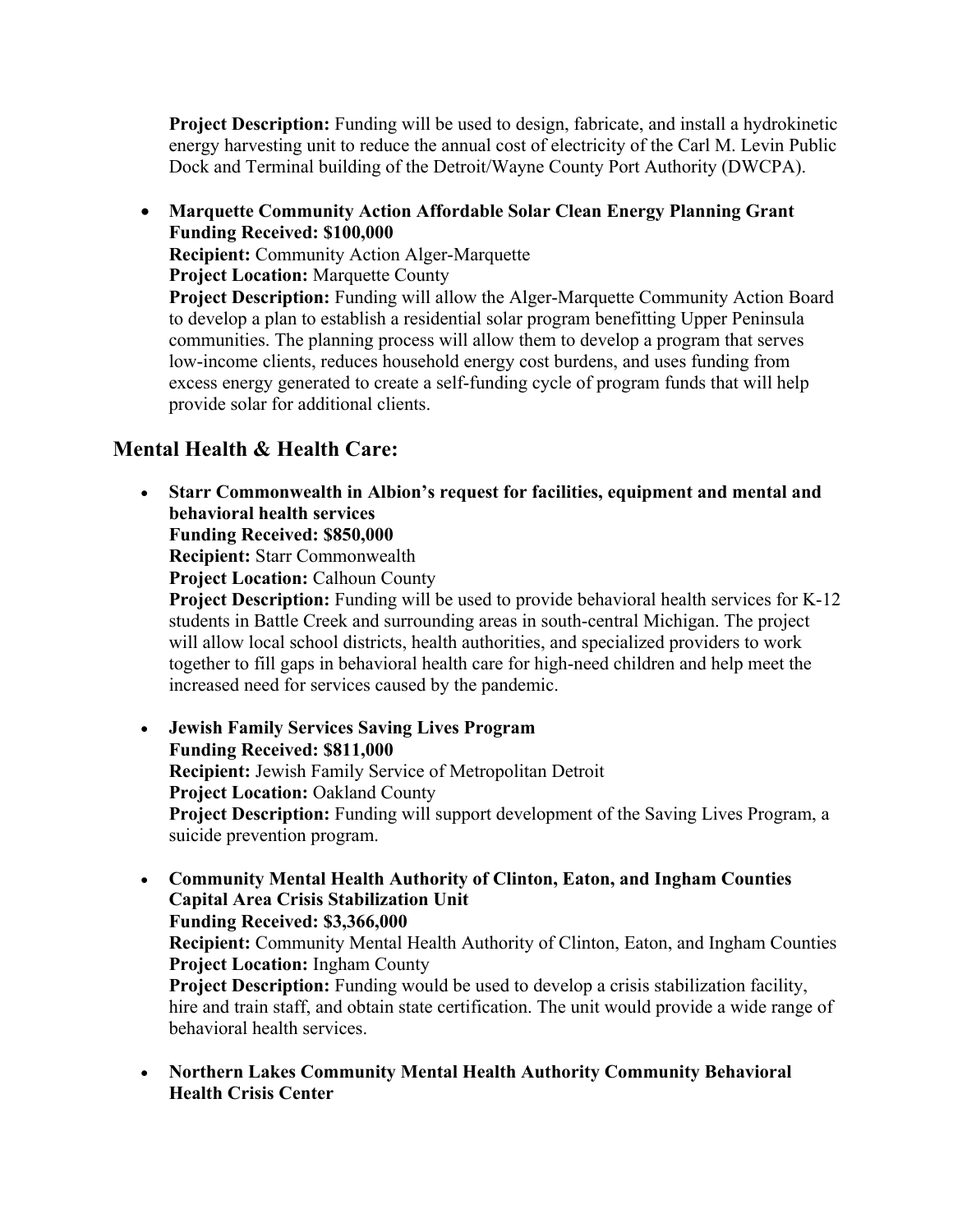#### **Funding Received: \$1,800,000**

**Recipient:** Northern Lakes Community Mental Health Authority **Project Location:** Grand Traverse County **Project Description:** Funding will be used to improve access to quality behavioral crisis services in Northern Michigan.

- **Central Michigan University Tele-Psychiatry Outreach for Suicide Prevention in Rural Medically Underserved Communities Funding Received: \$960,000 Recipient:** Central Michigan University **Project Location:** Isabella County **Project Description:** Funding will be used to improve telehealth delivery of behavioral health care by tele-psychiatry providers.
- **Great Lakes Recovery Centers in Ishpeming's request for facilities and equipment Funding Received: \$680,000 Recipient:** Great Lakes Recovery Centers **Project Location:** Marquette County **Project Description:** Funding will be used to provide new services in Michigan's Upper Peninsula to address rising substance use issues, including recovery housing and additional counselors.
- **Jackson YMCA Healthy Living Campus Funding Received: \$3,000,000 Recipient:** Jackson YMCA **Project Location:** Jackson County **Project Description:** Funding will be used to build a new Y in downtown Jackson. This

new building will lease space to Henry Ford Allegiance Health for diagnostics, therapeutic programs, and chronic disease prevention. Big Brothers Big Sisters will relocate to the new Y. Plans also include programmatic space for other partnerships including Lifeways Community Mental Health and College and Career Access Center.

- **Grand Rapids Youth Commonwealth Inc. Boys and Girls Club Renovation Funding Received: \$1,000,000. Recipient:** Grand Rapids Youth Commonwealth Inc. **Project Location:** Kent County **Project Description:** Funding will be used to update all three Boys & Girls Club locations in Grand Rapids to help expand the Club's reach in the Grand Rapids community and improve safety.
- **Greater Flint Mental Health Facilities Construction and Development of the Genesee Health System Center for Children's Integrated Health Funding Received: \$1,000,000. Recipient:** Greater Flint Mental Health Facilities, Inc. **Project Location:** Genesee County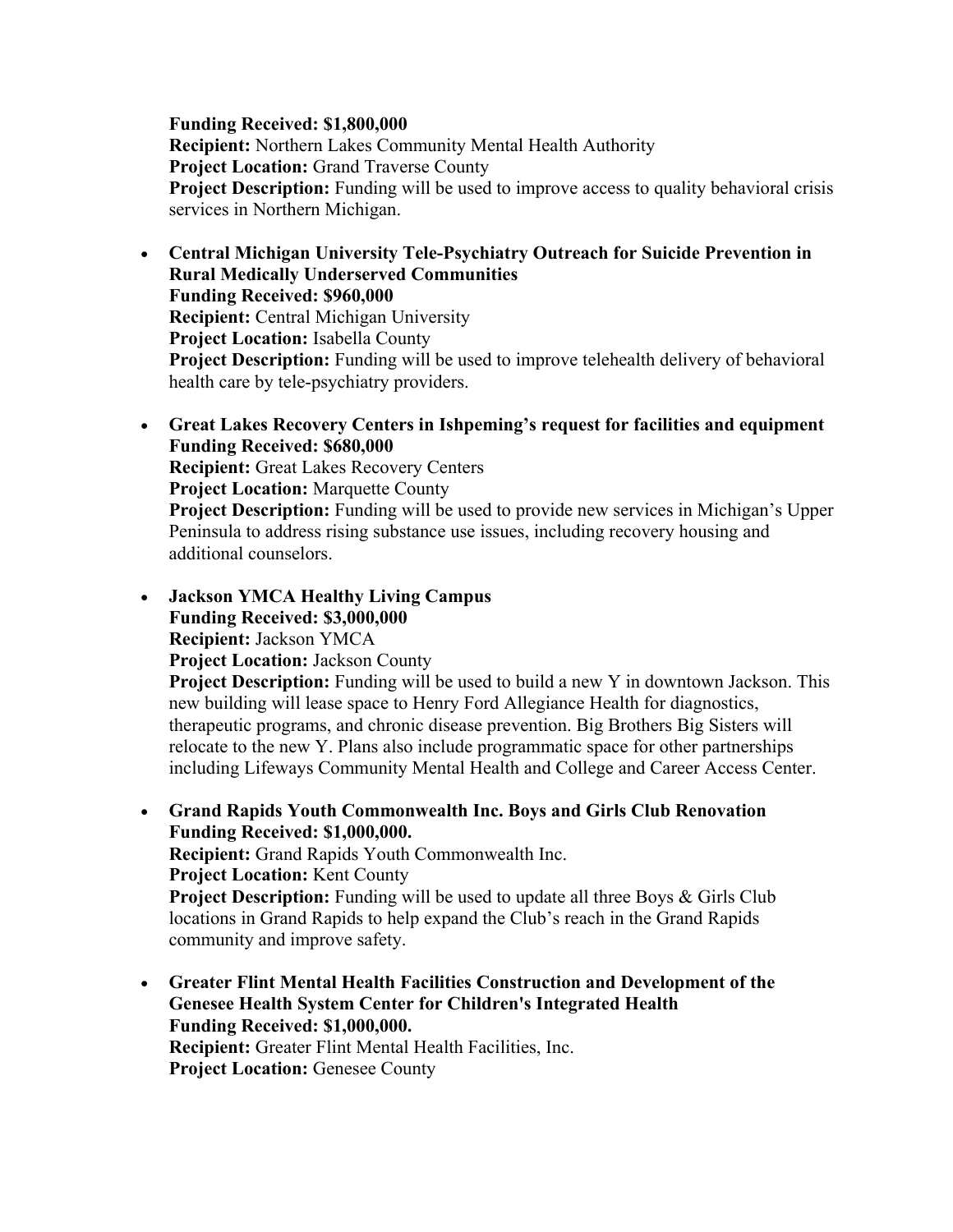**Project Description:** Funding will be used to provide a comprehensive health care facility for children and families, which will also provide wraparound social work services.

- **Detroit Wayne Integrated Health Network Mobile Crisis Response Funding Received: \$4,475,000 Recipient:** Detroit Wayne Integrated Health Network **Project Location:** Wayne County **Project Description:** Funding will be used for mobile crisis units. Mobile units will bring diagnostic and treatment services to those who can't access outpatient care on their own.
- **OSF St. Francis Hospital's request for facilities and equipment Funding Received: \$1,500,000 Recipient:** OSF St. Francis Hospital and Medical Group **Project Location:** Delta County **Project Description:** Funding will be used to provide local access to cancer care in rural Michigan areas. The facility will expand access to health care for the Escanaba community where currently there is only one hospital within a 50-mile radius**.**

• **Henry Ford Allegiance Health Milk Bank Funding Received: \$700,000 Recipient:** Henry Ford Allegiance Health, **Project Location:** Jackson County, **Project Description:** Funding will be used by Henry Ford Allegiance Health to establish a milk bank. The milk bank provides nutrition to babies in need, contributing to reduced hospitalizations, decreased illnesses, and fewer long-term complications.

# **Community Safety:**

- **City of Grand Rapids Police Department Mental Health Crisis Co-Response Pilot Program Funding Received: \$180,000 Recipient:** City of Grand Rapids **Project Location:** Kent County **Project Description:** This funding would support the Grand Rapids Police Department pilot project for a co-response model that would deploy a trained crisis intervention team (CIT) officer and a trained mental health professional into the field to respond to calls during a mental health crisis.
- **City of Detroit Project Clean Slate Funding Received: \$1,503,000 Recipient:** City of Detroit **Project Location:** Wayne County **Project Description:** This funding would support the growth and continuation of "Project Clean Slate (PCS)," a 2016 program launched by Mayor Duggan. This project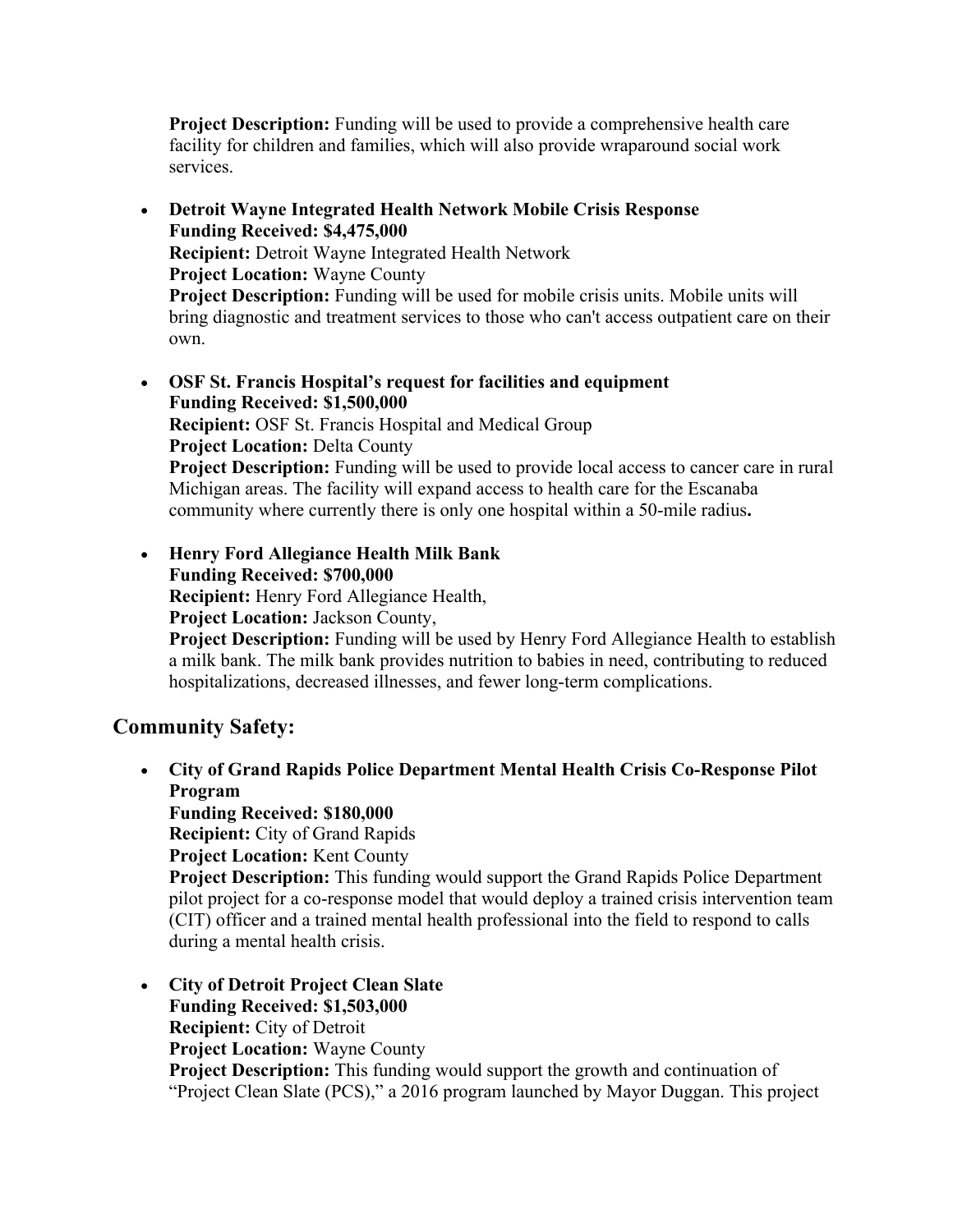will assist Detroiters in determining whether they are eligible for expungement, and if so, provide dedicated paralegal and attorney support.

- **Oakland County Sheriff's Department Body-Worn Camera Project Funding Received: \$1,000,000 Recipient:** Oakland County Sheriff's Department **Project Location:** Oakland County **Project Description:** Funding will be used to purchase body worn camera units of the Oakland County Sheriff's Office..
- **City of Highland Park Police Training and Equipment Funding Received: \$382,000 Recipient:** City of Highland Park **Project Location:** Wayne County **Project Description:** This funding would help support police training, equipment, and investment into the city. This funding would be used to help equip officers to react to mental health issues.

• **City of Saginaw Crime Reduction Initiative Funding Received: \$482,000 Recipient:** City of Saginaw **Project Location:** Saginaw County **Project Description:** Funding will be used to create three positions in the SLIVE (Saginaw Life is Valuable Everyday) program to prevent community violence, fund two victim advocate positions at the Saginaw Police Department, and increase engagement between officers and the community through the K9 program.

• **City of Detroit & Detroit Police Department Ceasefire Detroit Violence Reduction Program** 

**Funding Received: \$715,000 Recipient:** City of Detroit **Project Location:** Wayne County **Project Description:** This funding will increase the capacity of Ceasefire Detroit's Outreach Team to reduce violence through a balanced approach that coordinates law enforcement and social services.

• **City of Portage Radio Equipment Upgrade Funding Received: \$258,000**

**Recipient:** City of Portage

**Project Location:** Kalamazoo County

**Project Description:** Funding will be used to help the Portage Police Division transition to an 800 MHz system, the same system as all other Kalamazoo County police. Interoperability radio communications are imperative for efficient and safe police radio operations, as it improves and maintains the quality of emergency radio communication and promotes efficient police radio communication. The Kalamazoo County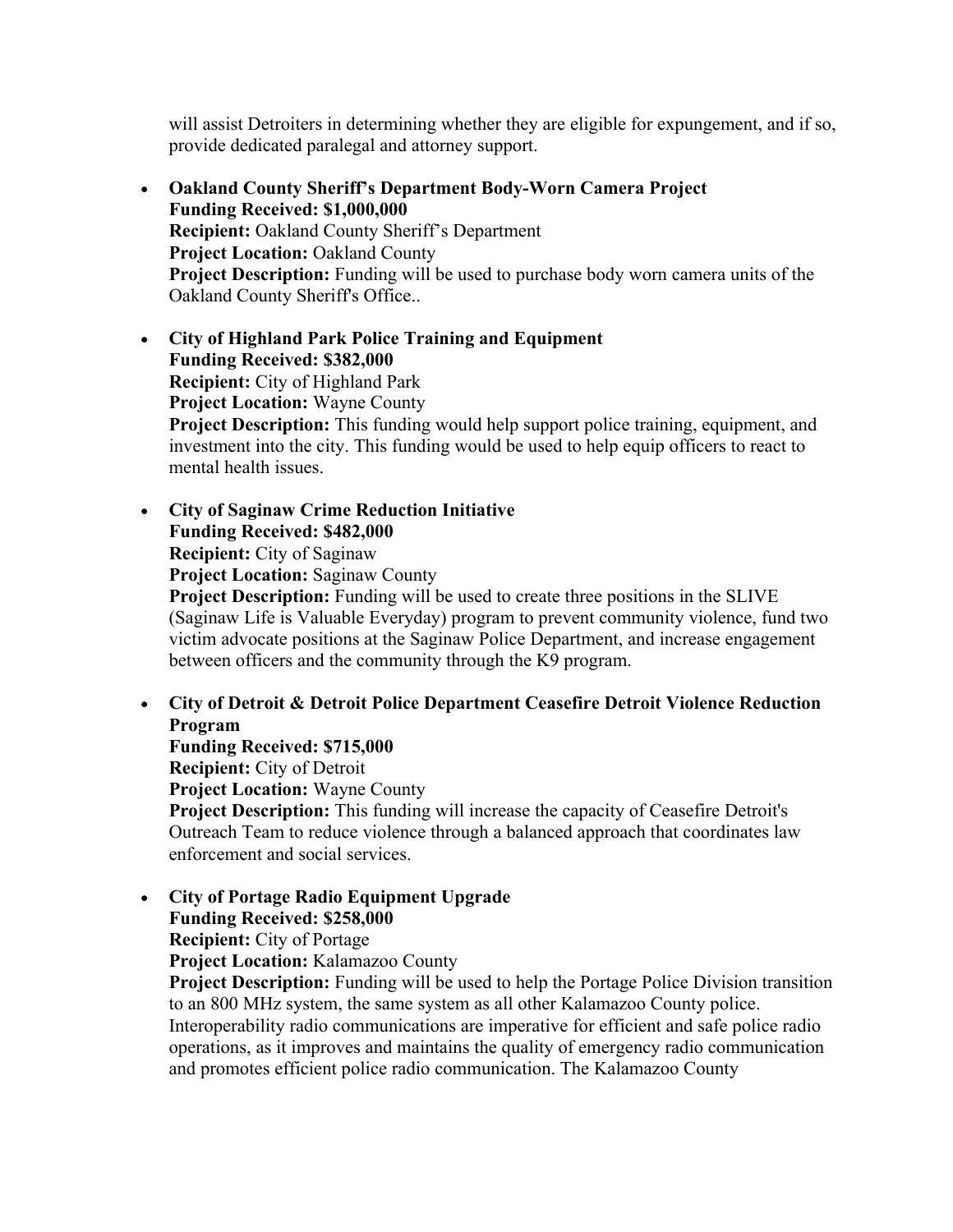Consolidated Dispatch Authority, responsible for Portage radio communications, is currently listening to two different frequencies, which can result in delays.

• **City of Lansing Office of the City Attorney Prosecution Support Funding Received: \$76,000 Recipient:** Lansing Office of the City Attorney **Project Location:** Ingham County **Project Description:** Funding would be used within the Office of the City Attorney for a legal assistant position, which is responsible for adequately preparing district court dockets and providing assistance to victims of crime, including the preparation and delivery of crime victim rights letters. Funding would also go towards prosecuting driving while intoxicated offenses, including alcohol and drug intoxication.

## **Workforce Development and New Jobs:**

• **Western Michigan University's pipeline and workforce program focused on science, technology, engineering and mathematics, including the purchase of information technology Funding Received: \$1,500,000**

**Recipient: Western** Michigan University

**Project Location:** Kalamazoo County

**Project Description:** This funding will help establish replicable STEM education pipeline programs that can positively impact talent in the Kalamazoo region, state, and nation.

**• Eastern Market Regional Food Business Accelerator Funding Received: \$1,000,000 Recipient:** Eastern Market Corporation **Project Location:** Wayne County **Project Description:** Funding will support the Regional Food Business Accelerator to provide quality production space to growing businesses at below-market rates. These businesses will then be scaled up as they become financially viable, helping drive business growth and job creation in Detroit.

• **Kent County Youth Agriculture Association Grand Agricultural Center of West Michigan Funding Received: \$2,100,000 Recipient:** Kent County Youth Agriculture Association (KCYAA) **Project Location:** Kent County **Project Description:** Funding will be used to repurpose a 140-acre campus and create a significant anchor for tourism, education, and agriculture in Michigan.

• **The Henry Ford inHub Teacher Professional Development Expansion Funding Received: \$2,000,000 Recipient:** The Henry Ford **Project Location:** Wayne County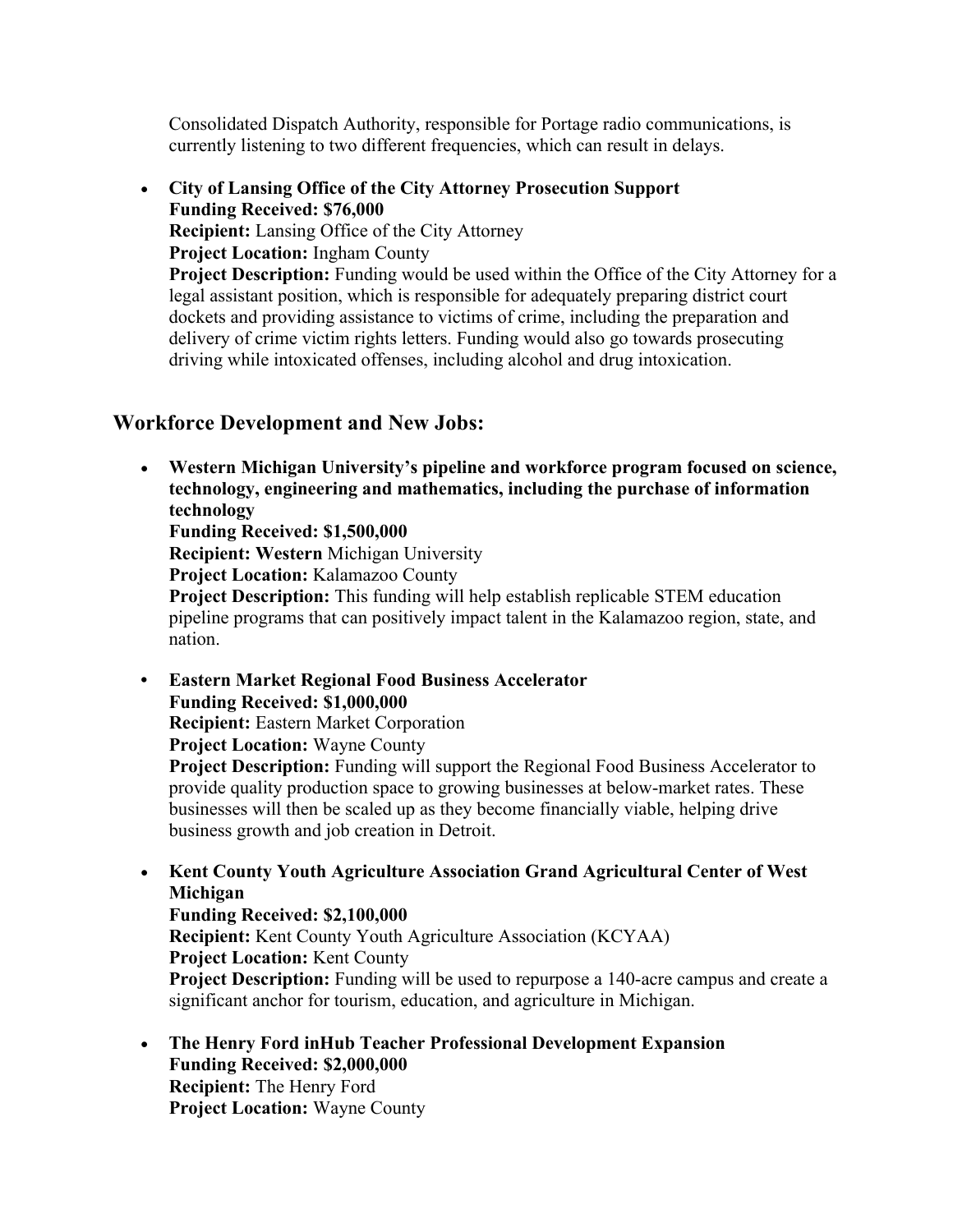**Project Description:** This funding will be used to develop professional development curricula for Michigan's K-12 teachers and administrators.

- **Alpena Community College Oscoda Center for Workforce Innovation Funding Received: \$1,100,000 Recipient:** Alpena Community College **Project Location:** Alpena County **Project Description:** This funding will support workforce development in critical industries to the region including aerospace technology, health care, advanced manufacturing, and information technology.
- **Macomb Community College Health Care Apprenticeship Program Funding Received: \$2,618,000 Recipient:** Macomb Community College **Project Location:** Macomb County **Project Description:** Funding will be used to expand health care apprenticeship programs.
- **Lansing Community College Mobile Healthcare Learning Initiative Funding Received: \$400,000**

**Recipient:** Lansing Community College

**Project Location:** Ingham County

**Project Description:** Funding will be used to create a medical assistant apprenticeship within Lansing Community College's Mobile Healthcare Learning Initiative. In addition to increasing the number of trained and qualified Medical Assistants throughout Michigan, the program will provide resources not typically available in many rural and underserved areas.

- **Oakland University's request for facilities and equipment Funding Received: \$1,600,000 Recipient:** Oakland University **Project Location:** Oakland County **Project Description:** Funding will be used to upgrade out-of-date cobalt research facilities and create new labs.
- **Oakland University Automation Alley Cybersecurity Center Funding Received: \$2,000,000 Recipient:** Automation Alley **Project Location:** Oakland County **Project Description:** Funding will be used to create a Cybersecurity Center to address cybersecurity threats to manufacturing businesses and the supply chain in Southeast Michigan. The project will benefit small to medium manufacturers, including those in the automotive, medical, and defense sectors. It will target manufacturers transitioning to Industry 4.0, the next phase in advanced manufacturing where digital and physical technologies converge.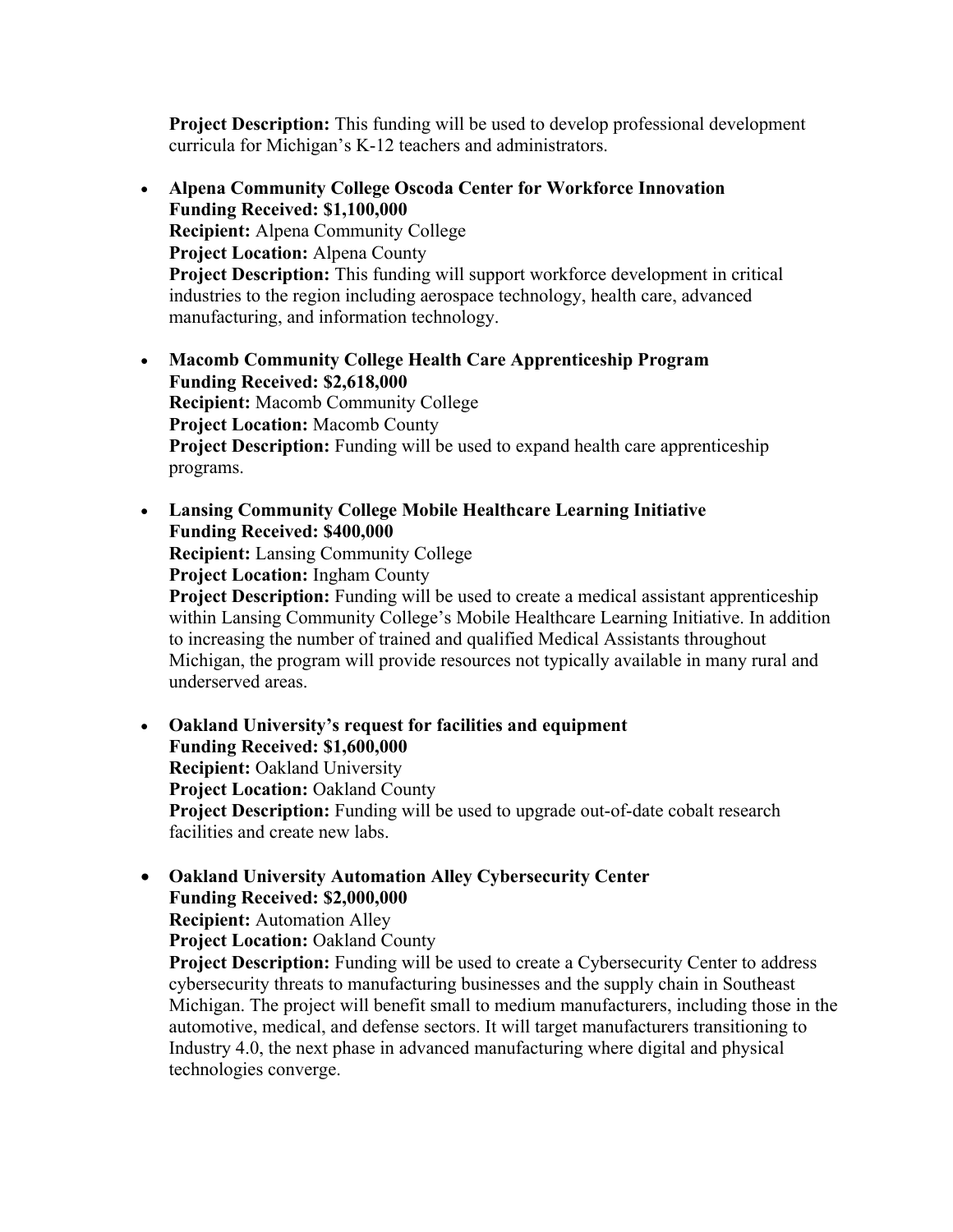• **Wayne State University Law School Levin Center Endowment Funding Received: \$3,000,000 Recipient:** Wayne State University **Project Location:** Wayne County **Project Description:** Funding will be used to fund the establishment and operation of the Levin Center's State Oversight Academy. Funds will also be used to support other training, research, and educational programs at the Levin Center. The Center's purpose is to advance congressional and state legislative oversight, government transparency, and strengthen democracy across the United States.

## **Community Development, Internet Access, and Education**

- **North Flint Food Market Funding Received: \$650,000 Recipient:** North Flint Reinvestment Corporation **Project Location:** Genesee County **Project Description:** Funding will support the North Flint Food Market, a consumerowned cooperative that will operate as a full-service grocery store providing healthy food to underserved neighborhoods in the City of Flint. Funding will be used to renovate a vacant 21,000 square foot building into a market with a deli, bakery, produce, dairy, and meat sections, and a café.
- **Michigan State University's WKAR Public Media education pilot program Funding Received: \$1,000,000**

**Recipient: Michigan** State University

**Project Location:** Ingham County

**Project Description:** This project will benefit K-12 students in Lansing and the broader community by developing a model for public broadcasting stations to leverage datacasting technology to deliver digital education tools to students without reliable broadband connectivity. Funding will be used to purchase and distribute receivers to families, training, and staffing and operation of the service at WKAR.

- **Midland Center for the Arts structural improvements Funding Received: \$500,000 Recipient:** Midland Center for the Arts **Project Location:** Midland County **Project Description:** Funding will support the Midland Center for the Arts Revitalization Project to help Midland and its economy rebound following COVID-19 & the May 2020 dam failure flood. Funding will increase access for K-12 students and create more engaging experiences for tourists and visitors.
- **Central Michigan University Digitization of Historic Michigan Newspapers for Historical and Educational Use Funding Received: \$135,000 Recipient:** Central Michigan University **Project Location:** Isabella County